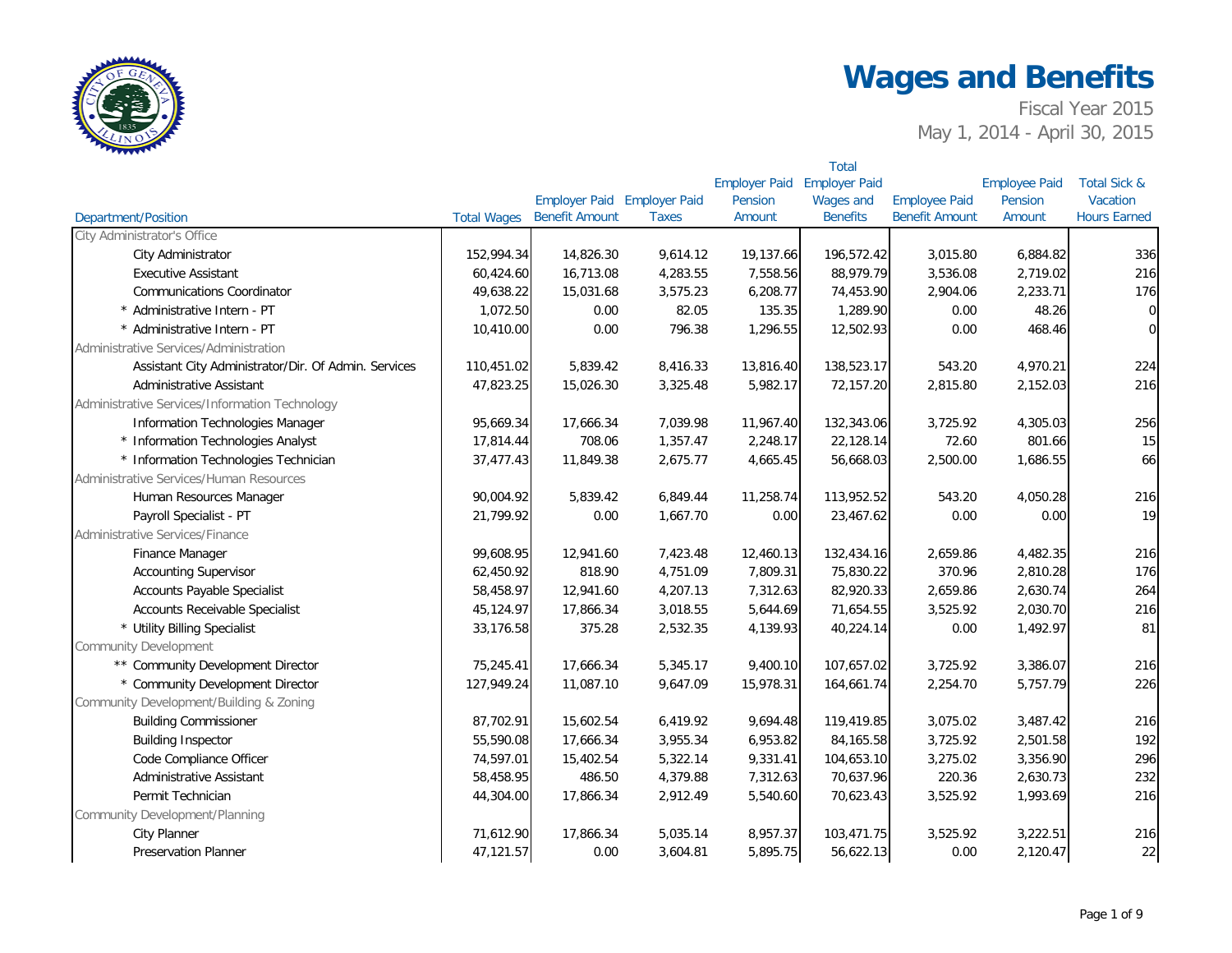

|                                    |                    |                             |              |                      | <b>Total</b>         |                       |                      |                         |
|------------------------------------|--------------------|-----------------------------|--------------|----------------------|----------------------|-----------------------|----------------------|-------------------------|
|                                    |                    |                             |              | <b>Employer Paid</b> | <b>Employer Paid</b> |                       | <b>Employee Paid</b> | <b>Total Sick &amp;</b> |
|                                    |                    | Employer Paid Employer Paid |              | Pension              | Wages and            | <b>Employee Paid</b>  | Pension              | Vacation                |
| <b>Department/Position</b>         | <b>Total Wages</b> | <b>Benefit Amount</b>       | <b>Taxes</b> | Amount               | <b>Benefits</b>      | <b>Benefit Amount</b> | Amount               | <b>Hours Earned</b>     |
| Economic Development               |                    |                             |              |                      |                      |                       |                      |                         |
| * Economic Development Director    | 67,862.05          | 2,417.17                    | 5,134.10     | 8,560.58             | 83,973.90            | 242.00                | 3,052.47             | 48                      |
| * Economic Development Director    | 36,615.45          | 7,425.10                    | 2,620.15     | 4,496.78             | 51,157.48            | 1,566.80              | 1,647.72             | 37                      |
| ** Business Development Specialist | 38,464.35          | 6,516.10                    | 2,713.02     | 2,825.70             | 50,519.17            | 1,385.80              | 1,032.36             | 81                      |
| * Administrative Assistant - PT    | 3,099.59           | 0.00                        | 237.12       |                      | 3,336.71             | 0.00                  | 0.00                 | $\overline{0}$          |
| * Economic Development Intern - PT | 14,512.50          | 0.00                        | 1,110.21     | 1,812.85             | 17,435.56            | 0.00                  | 653.08               | $\overline{0}$          |
| Economic Development Intern - PT   | 1,372.50           | 0.00                        | 104.99       | 173.21               | 1,650.70             | 0.00                  | 61.76                | $\overline{0}$          |
| Police                             |                    |                             |              |                      |                      |                       |                      |                         |
| Chief of Police                    | 136,345.48         | 15,402.54                   | 1,933.00     | 50,277.06            | 203,958.08           | 3,275.02              | 13,511.76            | 296                     |
| Police/Operations                  |                    |                             |              |                      |                      |                       |                      |                         |
| Police Commander                   | 118,760.98         | 6,618.28                    | 1,712.91     | 43,792.88            | 170,885.05           | 685.60                | 11,769.15            | 296                     |
| Police Sergeant                    | 146,107.48         | 17,666.34                   | 0.00         | 38,473.93            | 202,247.75           | 3,725.92              | 10,354.76            | 296                     |
| Police Sergeant                    | 117,868.52         | 15,602.54                   | 1,633.30     | 33,689.19            | 168,793.55           | 3,075.02              | 9,083.63             | 256                     |
| Police Sergeant                    | 120,543.39         | 17,866.34                   | 1,681.66     | 37,039.80            | 177,131.19           | 3,525.92              | 9,942.06             | 264                     |
| Police Sergeant                    | 121,812.49         | 7,989.22                    | 1,747.86     | 38,510.79            | 170,060.36           | 1,279.72              | 10,354.77            | 296                     |
| Police Sergeant                    | 113,221.66         | 15,402.54                   | 1,595.02     | 37,066.43            | 167,285.65           | 3,275.02              | 9,942.05             | 256                     |
| Police Sergeant                    | 109,619.94         | 0.00                        | 1,553.96     | 35,640.56            | 146,814.46           | 0.00                  | 9,546.23             | 248                     |
| Police Sergeant                    | 119,791.32         | 17,666.34                   | 1,681.86     | 36,889.34            | 176,028.86           | 3,725.92              | 10,344.96            | 296                     |
| Police Officer                     | 91,987.38          | 6,675.88                    | 1,324.00     | 31,552.08            | 131,539.34           | 628.00                | 8,448.19             | 240                     |
| Police Officer                     | 111,251.10         | 15,026.30                   | 1,570.48     | 31,552.08            | 159,399.96           | 2,815.80              | 8,447.24             | 280                     |
| Police Officer                     | 106,994.64         | 16,682.08                   | 1,498.50     | 31,311.22            | 156,486.44           | 3,522.88              | 8,447.24             | 264                     |
| Police Officer                     | 94,635.54          | 16,913.08                   | 1,249.14     | 31,431.65            | 144,229.41           | 3,336.08              | 8,447.24             | 108                     |
| Police Officer                     | 98,273.79          | 16,713.08                   | 1,366.85     | 31,309.81            | 147,663.53           | 3,536.08              | 8,366.93             | 216                     |
| * Police Officer                   | 5,456.64           | 0.00                        | 79.14        | 3,240.52             | 8,776.30             | 0.00                  | 515.00               | 11                      |
| Police Officer                     | 87,326.64          | 6,989.14                    | 1,248.52     | 28,227.64            | 123,791.94           | 1,056.56              | 7,570.43             | 184                     |
| Police Officer                     | 94,600.74          | 17,666.34                   | 1,044.70     | 31,431.65            | 144,743.43           | 3,725.92              | 8,448.19             | 296                     |
| * Police Officer                   | 98,144.63          | 9,343.96                    | 1,396.53     | 21,195.29            | 130,080.41           | 1,907.32              | 6,168.70             | 247                     |
| Police Officer                     | 94,535.70          | 17,240.86                   | 1,319.72     | 29,893.55            | 142,989.83           | 3,550.40              | 7,987.42             | 216                     |
| Police Officer                     | 113,711.22         | 17,047.44                   | 1,558.21     | 31,190.79            | 163,507.66           | 3,525.92              | 8,446.29             | 240                     |
| Police Officer                     | 65,719.66          | 6,618.28                    | 941.91       | 23,594.34            | 96,874.19            | 685.60                | 6,324.01             | 184                     |
| * Police Officer                   | 92,414.02          | 3,931.80                    | 1,334.68     | 20,352.29            | 118,032.79           | 376.86                | 6,094.11             | 263                     |
| Police Officer                     | 93,000.51          | 15,402.54                   | 1,301.55     | 31,431.65            | 141,136.25           | 3,275.02              | 8,447.24             | 224                     |
| Police Officer                     | 67,543.23          | 6,220.48                    | 968.83       | 23,053.70            | 97,786.24            | 646.76                | 6,179.86             | 176                     |
| Police Officer                     | 108,845.88         | 14,583.64                   | 1,530.63     | 31,431.65            | 156,391.80           | 3,238.30              | 8,447.24             | 264                     |
|                                    |                    |                             |              |                      |                      |                       |                      |                         |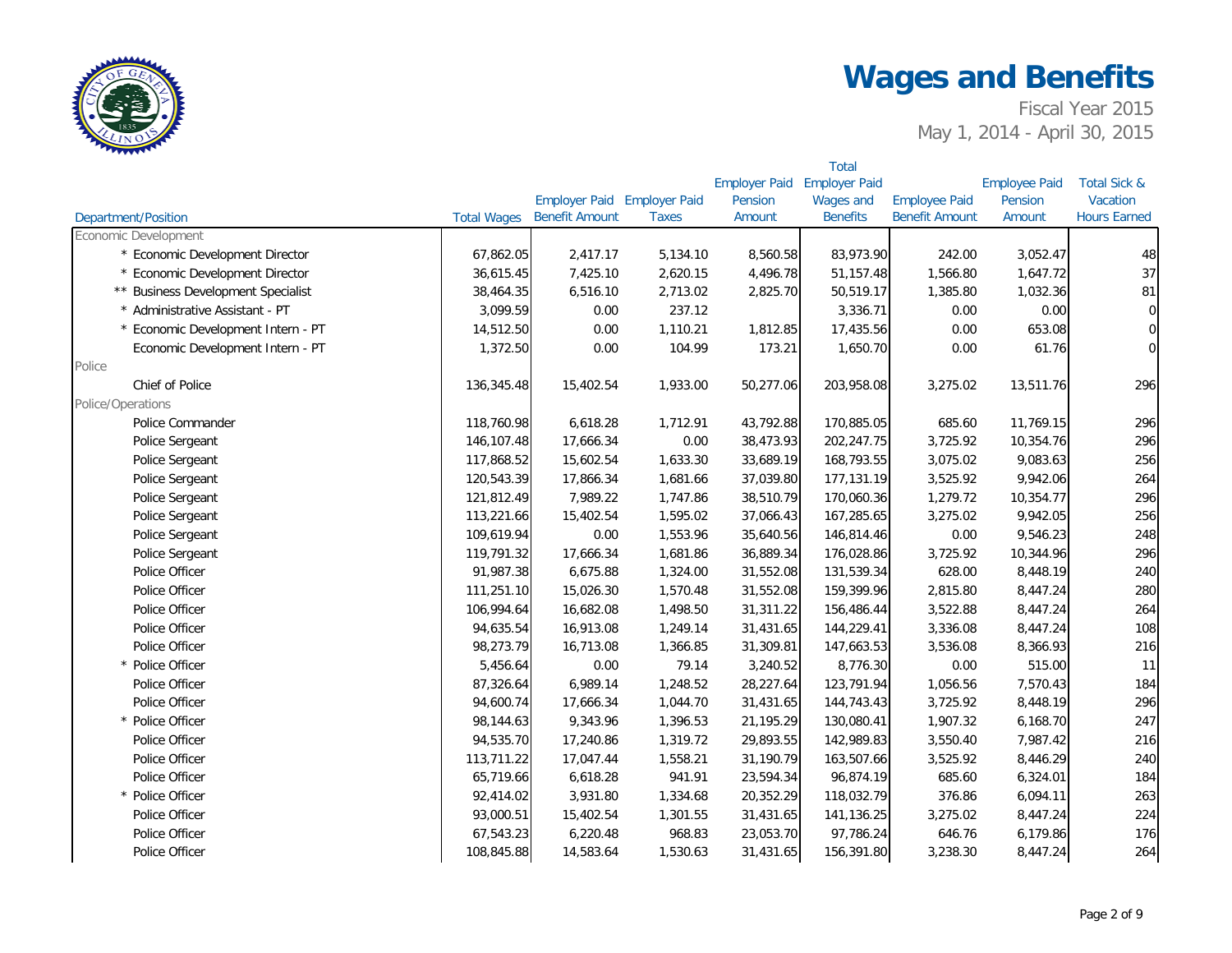

|                                               |                    |                             |              |                      | <b>Total</b>         |                       |                      |                         |
|-----------------------------------------------|--------------------|-----------------------------|--------------|----------------------|----------------------|-----------------------|----------------------|-------------------------|
|                                               |                    |                             |              | <b>Employer Paid</b> | <b>Employer Paid</b> |                       | <b>Employee Paid</b> | <b>Total Sick &amp;</b> |
|                                               |                    | Employer Paid Employer Paid |              | Pension              | Wages and            | <b>Employee Paid</b>  | Pension              | Vacation                |
| <b>Department/Position</b>                    | <b>Total Wages</b> | <b>Benefit Amount</b>       | <b>Taxes</b> | Amount               | <b>Benefits</b>      | <b>Benefit Amount</b> | Amount               | <b>Hours Earned</b>     |
| Police Officer                                | 96,114.00          | 15,894.18                   | 1,340.54     | 31,431.65            | 144,780.37           | 3,536.08              | 8,448.19             | 224                     |
| Police Officer                                | 94,056.14          | 16,847.44                   | 1,310.36     | 31,431.65            | 143,645.59           | 3,725.92              | 8,447.24             | 248                     |
| Police Officer                                | 78,231.51          | 11,457.73                   | 1,093.93     | 25,778.91            | 116,562.08           | 2,627.40              | 6,885.30             | 184                     |
| Police Officer                                | 89,263.86          | 8,636.04                    | 1,266.27     | 28,287.85            | 127,454.02           | 1,719.76              | 7,584.51             | 216                     |
| * Police Officer                              | 52,056.04          | 10,983.75                   | 712.13       | 16,432.99            | 80,184.91            | 2,315.80              | 4,747.51             | 151                     |
| Police Officer                                | 98,786.91          | 16,713.08                   | 1,381.86     | 31,311.22            | 148,193.07           | 3,536.08              | 8,446.29             | 264                     |
| Police Officer                                | 95,866.04          | 6,675.88                    | 1,381.46     | 31,457.99            | 135,381.37           | 628.00                | 8,454.36             | 224                     |
| Police Officer                                | 93,930.48          | 17,666.34                   | 1,302.54     | 31,672.51            | 144,571.87           | 3,725.92              | 8,448.19             | 264                     |
| Police Officer                                | 93,172.68          | 17,666.34                   | 1,298.81     | 31,311.22            | 143,449.05           | 3,725.92              | 8,446.29             | 296                     |
| * Police Officer                              | 3,020.16           | 1,246.40                    | 40.12        | 2,215.59             | 6,522.27             | 253.70                | 276.28               | 11                      |
| * Police Officer                              | 17,830.56          | 4,379.60                    | 245.52       | 7,349.79             | 29,805.47            | 900.32                | 1,686.43             | 33                      |
| Police Officer                                | 105,201.42         | 6,323.20                    | 1,517.42     | 31,190.79            | 144,232.83           | 592.78                | 8,446.29             | 256                     |
| Police Officer                                | 85,103.15          | 17,666.34                   | 1,177.56     | 26,165.37            | 130,112.42           | 3,725.92              | 7,067.65             | 184                     |
| <b>Police/Support Services</b>                |                    |                             |              |                      |                      |                       |                      |                         |
| Police Commander                              | 118,761.11         | 16,713.08                   | 1,641.10     | 43,792.93            | 180,908.22           | 3,536.08              | 11,769.15            | 280                     |
| Records Manager                               | 69,274.08          | 448.04                      | 5,262.18     | 8,665.25             | 83,649.55            | 0.00                  | 3,117.29             | 256                     |
| Administrative Assistant                      | 58,617.03          | 16,913.08                   | 4,023.19     | 7,332.30             | 86,885.60            | 3,336.08              | 2,637.84             | 232                     |
| Community Service Officer/Evidence Technician | 54,736.99          | 17,866.34                   | 3,787.69     | 6,848.53             | 83,239.55            | 3,525.92              | 2,463.14             | 232                     |
| <b>Community Service Officer</b>              | 50,527.75          | 6,675.88                    | 3,810.85     | 6,320.66             | 67,335.14            | 628.00                | 2,273.68             | 224                     |
| Police Records Specialist                     | 48,404.16          | 0.00                        | 3,703.73     | 5,368.29             | 57,476.18            | 0.00                  | 1,937.01             | 118                     |
| * Police Records Specialist                   | 19,985.02          | 1,748.01                    | 1,476.66     | 2,522.11             | 25,731.80            | 356.43                | 899.33               | 15                      |
| Police Records Specialist                     | 64,524.26          | 16,913.08                   | 4,478.20     | 8,070.66             | 93,986.20            | 3,336.08              | 2,903.60             | 280                     |
| Police Records Specialist                     | 60,524.24          | 16,713.08                   | 4,346.23     | 7,569.11             | 89,152.66            | 3,536.08              | 2,723.65             | 248                     |
| Police Records Specialist                     | 62,784.64          | 17,866.34                   | 4,342.03     | 7,855.55             | 92,848.56            | 3,525.92              | 2,825.31             | 288                     |
| Police Records Specialist                     | 63,214.02          | 6,675.88                    | 4,682.70     | 7,907.81             | 82,480.41            | 628.00                | 2,844.63             | 296                     |
| * Police Records Specialist - PT              | 12,214.39          | 0.00                        | 934.40       | 0.00                 | 13,148.79            | 0.00                  | 0.00                 | $\overline{0}$          |
| Police Records Specialist - PT                | 22,420.60          | 0.00                        | 1,715.17     | 0.00                 | 24,135.77            | 0.00                  | 0.00                 | 16                      |
| Police Records Specialist - PT                | 18,598.13          | 0.00                        | 1,422.78     | 0.00                 | 20,020.91            | 0.00                  | 0.00                 | 16                      |
| Police Records Specialist - PT                | 17,740.26          | 0.00                        | 1,357.13     | 0.00                 | 19,097.39            | 0.00                  | 0.00                 | 16                      |
| <b>Crossing Guard</b>                         | 5,310.00           | 0.00                        | 406.21       | 0.00                 | 5,716.21             | 0.00                  | 0.00                 | $\overline{0}$          |
| <b>Crossing Guard</b>                         | 5,205.00           | 0.00                        | 398.19       | 0.00                 | 5,603.19             | 0.00                  | 0.00                 | $\overline{0}$          |
| <b>Crossing Guard</b>                         | 5,310.00           | 0.00                        | 406.21       | 0.00                 | 5,716.21             | 0.00                  | 0.00                 | $\overline{0}$          |
| <b>Crossing Guard</b>                         | 3,435.00           | 0.00                        | 262.77       | 0.00                 | 3,697.77             | 0.00                  | 0.00                 | $\overline{0}$          |
| <b>Crossing Guard</b>                         | 5,205.00           | 0.00                        | 398.19       | 0.00                 | 5,603.19             | 0.00                  | 0.00                 | $\overline{0}$          |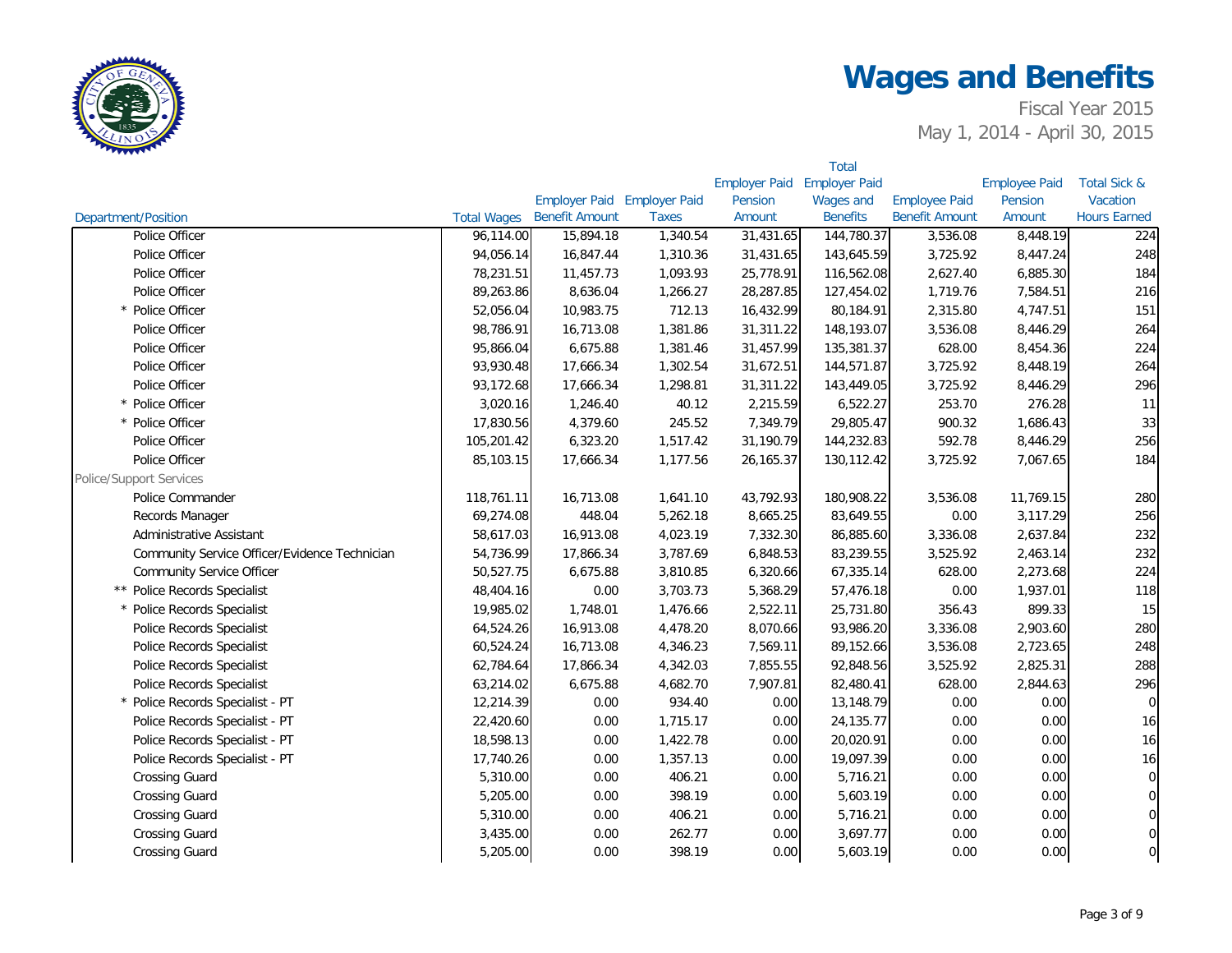

|                              |                       |                             |              |                      | <b>Total</b>         |                       |                      |                         |
|------------------------------|-----------------------|-----------------------------|--------------|----------------------|----------------------|-----------------------|----------------------|-------------------------|
|                              |                       |                             |              | <b>Employer Paid</b> | <b>Employer Paid</b> |                       | <b>Employee Paid</b> | <b>Total Sick &amp;</b> |
|                              |                       | Employer Paid Employer Paid |              | Pension              | <b>Wages and</b>     | <b>Employee Paid</b>  | Pension              | Vacation                |
| Department/Position          | <b>Total Wages</b>    | <b>Benefit Amount</b>       | <b>Taxes</b> | Amount               | <b>Benefits</b>      | <b>Benefit Amount</b> | Amount               | <b>Hours Earned</b>     |
| <b>Crossing Guard</b>        | $\overline{5,}145.00$ | 0.00                        | 393.59       | 0.00                 | 5,538.59             | 0.00                  | 0.00                 | $\overline{0}$          |
| <b>Crossing Guard</b>        | 4,890.00              | 0.00                        | 374.09       | 0.00                 | 5,264.09             | 0.00                  | 0.00                 | $\overline{0}$          |
| Fire                         |                       |                             |              |                      |                      |                       |                      |                         |
| Fire Chief                   | 135,909.02            | 17,666.34                   | 0.00         | 24,923.23            | 178,498.59           | 3,725.92              | 12,850.11            | 296                     |
| Administrative Assistant     | 43,716.66             | 15,402.54                   | 3,079.17     | 5,468.56             | 67,666.93            | 3,275.02              | 1,967.15             | 184                     |
| Fire/Operations              |                       |                             |              |                      |                      |                       |                      |                         |
| Deputy Fire Chief            | 105,811.29            | 17,666.34                   | 1,453.41     | 19,413.10            | 144,344.14           | 3,725.92              | 10,004.50            | 280                     |
| ** Battalion Chief           | 112,580.65            | 6,989.14                    | 1,585.96     | 19,077.42            | 140,233.17           | 1,056.56              | 10,099.09            | 432                     |
| ** Battalion Chief           | 120,457.16            | 6,618.28                    | 1,736.78     | 19,425.03            | 148,237.25           | 685.60                | 10,104.79            | 440                     |
| ** Battalion Chief           | 118,159.15            | 15,402.54                   | 1,648.84     | 18,649.32            | 153,859.85           | 3,275.02              | 9,596.32             | 356                     |
| ** Fire Lieutenant/Paramedic | 116,484.31            | 16,845.16                   | 1,641.25     | 16,645.39            | 151,616.11           | 3,336.08              | 8,595.23             | 360                     |
| ** Fire Lieutenant/Paramedic | 105,242.45            | 15,402.54                   | 1,472.60     | 16,785.30            | 138,902.89           | 3,275.02              | 8,667.70             | 360                     |
| Fire Lieutenant/Paramedic    | 110,232.99            | 17,666.34                   | 1,520.54     | 16,785.87            | 146,205.74           | 3,725.92              | 8,594.93             | 408                     |
| Fire Lieutenant              | 119,320.83            | 17,666.34                   | 1,649.82     | 19,057.69            | 157,694.68           | 3,725.92              | 9,836.86             | 408                     |
| ** Fire Lieutenant           | 105,928.86            | 16,713.08                   | 1,482.48     | 76,269.02            | 200,393.44           | 3,536.08              | 8,329.93             | 408                     |
| Fire Lieutenant              | 118,822.54            | 12,941.60                   | 1,684.63     | 19,215.61            | 152,664.38           | 2,659.86              | 9,941.39             | 432                     |
| * Fire Lieutenant            | 99,968.15             | 3,649.92                    | 1,445.66     | 11,219.85            | 116,283.58           | 376.86                | 6,289.80             | 371                     |
| * Firefighter/Paramedic      | 25,855.81             | 6,682.59                    | 354.55       | 5,093.39             | 37,986.34            | 1,410.12              | 2,369.31             | 55                      |
| Firefighter/Paramedic        | 96,980.78             | 15,402.54                   | 1,356.27     | 14,908.08            | 128,647.67           | 3,275.02              | 7,695.57             | 264                     |
| Firefighter/Paramedic        | 98,157.09             | 16,713.08                   | 1,356.57     | 16,379.57            | 132,606.31           | 3,536.08              | 8,474.04             | 312                     |
| Firefighter/Paramedic        | 74,755.12             | 5,740.48                    | 1,067.33     | 12,553.93            | 94,116.86            | 593.40                | 6,466.24             | 144                     |
| ** Firefighter/Paramedic     | 24,375.59             | 1,669.32                    | 982.39       | 3,058.65             | 30,085.95            | 172.80                | 1,248.52             | 39                      |
| Firefighter/Paramedic        | 97,976.76             | 16,713.08                   | 1,369.96     | 16,365.56            | 132,425.36           | 3,536.08              | 8,453.09             | 360                     |
| Firefighter                  | 103,875.39            | 15,402.54                   | 1,314.05     | 15,951.27            | 136,543.25           | 3,275.02              | 8,252.53             | 408                     |
| Firefighter                  | 108,193.12            | 16,913.08                   | 1,490.57     | 15,864.75            | 142,461.52           | 3,336.08              | 8,207.72             | 408                     |
| Paid-On-Call Firefighter     | 3,774.68              | 0.00                        | 288.76       | 0.00                 | 4,063.44             | 0.00                  | 0.00                 | $\overline{0}$          |
| Paid-On-Call Firefighter     | 10,663.85             | 0.00                        | 815.79       | 0.00                 | 11,479.64            | 0.00                  | 0.00                 | $\overline{0}$          |
| * Paid-On-Call Firefighter   | 722.80                | 0.00                        | 55.29        | 0.00                 | 778.09               | 0.00                  | 0.00                 | $\overline{0}$          |
| Paid-On-Call Firefighter     | 9,733.65              | 0.00                        | 744.62       | 0.00                 | 10,478.27            | 0.00                  | 0.00                 | $\overline{O}$          |
| Paid-On-Call Firefighter     | 7,400.15              | 0.00                        | 566.11       | 0.00                 | 7,966.26             | 0.00                  | 0.00                 | $\overline{0}$          |
| Paid-On-Call Firefighter     | 13,242.03             | 0.00                        | 1,013.03     | 0.00                 | 14,255.06            | 0.00                  | 0.00                 | $\overline{0}$          |
| Paid-On-Call Firefighter     | 10,409.98             | 0.00                        | 796.37       | 0.00                 | 11,206.35            | 0.00                  | 0.00                 | $\overline{O}$          |
| Paid-On-Call Firefighter     | 7,998.34              | 0.00                        | 611.87       | 0.00                 | 8,610.21             | 0.00                  | 0.00                 | $\overline{0}$          |
| Paid-On-Call Firefighter     | 14,335.07             | 0.00                        | 1,096.64     | 0.00                 | 15,431.71            | 0.00                  | 0.00                 | $\overline{0}$          |
|                              |                       |                             |              |                      |                      |                       |                      |                         |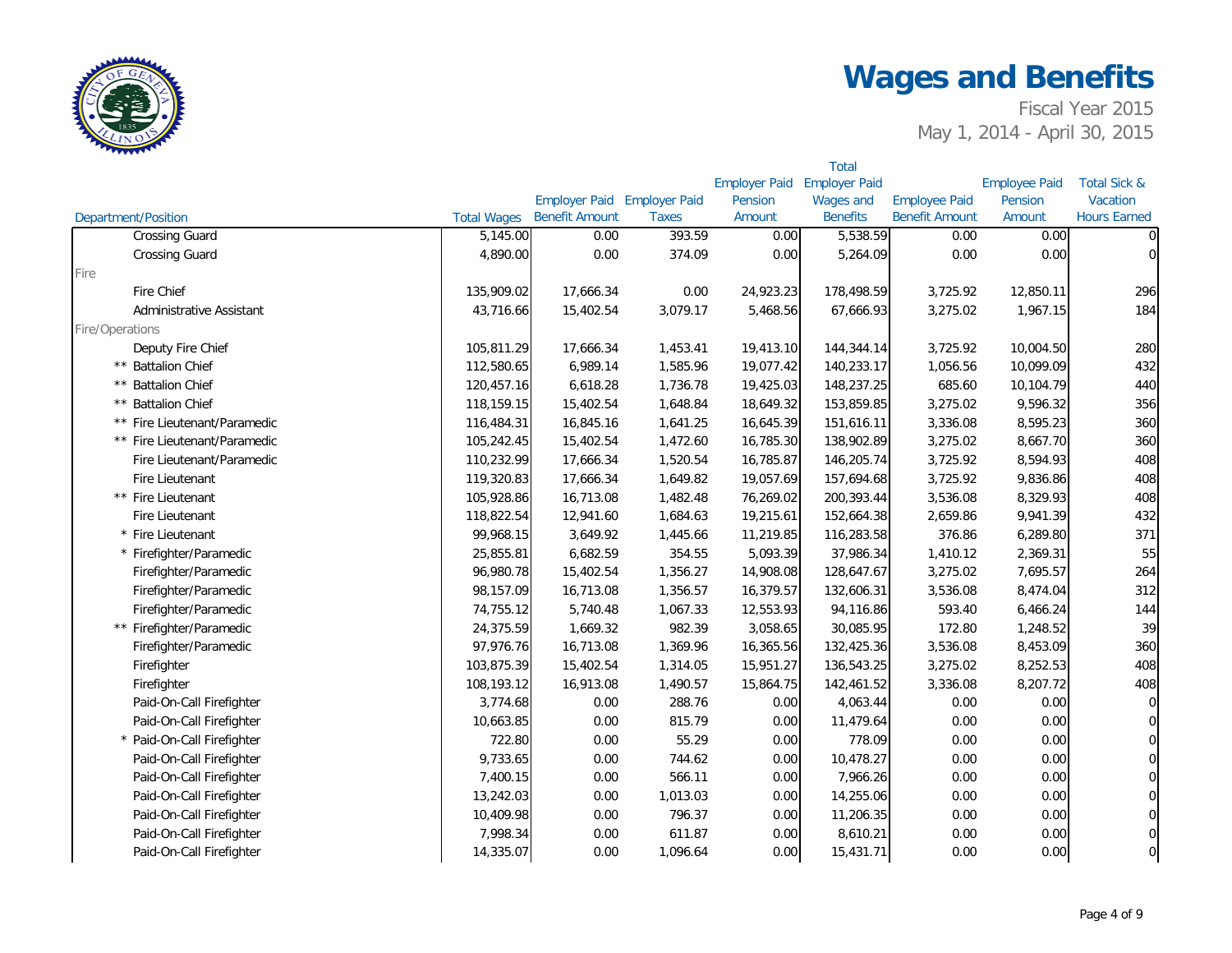

|                            |                    |                             |              |                      | <b>Total</b>         |                       |                      |                         |
|----------------------------|--------------------|-----------------------------|--------------|----------------------|----------------------|-----------------------|----------------------|-------------------------|
|                            |                    |                             |              | <b>Employer Paid</b> | <b>Employer Paid</b> |                       | <b>Employee Paid</b> | <b>Total Sick &amp;</b> |
|                            |                    | Employer Paid Employer Paid |              | Pension              | Wages and            | <b>Employee Paid</b>  | Pension              | Vacation                |
| <b>Department/Position</b> | <b>Total Wages</b> | <b>Benefit Amount</b>       | <b>Taxes</b> | Amount               | <b>Benefits</b>      | <b>Benefit Amount</b> | Amount               | <b>Hours Earned</b>     |
| Paid-On-Call Firefighter   | 6,187.91           | 0.00                        | 473.37       | 0.00                 | 6,661.28             | 0.00                  | 0.00                 | $\Omega$                |
| Paid-On-Call Firefighter   | 4,635.18           | 0.00                        | 354.61       | 0.00                 | 4,989.79             | 0.00                  | 0.00                 | $\overline{0}$          |
| Paid-On-Call Firefighter   | 371.32             | 0.00                        | 28.40        | 0.00                 | 399.72               | 0.00                  | 0.00                 | $\Omega$                |
| * Paid-On-Call Firefighter | 1,003.60           | 0.00                        | 76.77        | 0.00                 | 1,080.37             | 0.00                  | 0.00                 | $\Omega$                |
| Paid-On-Call Firefighter   | 15,084.94          | 0.00                        | 1,154.01     | 0.00                 | 16,238.95            | 0.00                  | 0.00                 | $\Omega$                |
| Paid-On-Call Firefighter   | 18,373.24          | 0.00                        | 1,405.56     | 0.00                 | 19,778.80            | 0.00                  | 0.00                 | $\Omega$                |
| * Paid-On-Call Firefighter | 1,801.80           | 0.00                        | 137.84       | 0.00                 | 1,939.64             | 0.00                  | 0.00                 | $\overline{0}$          |
| Paid-On-Call Firefighter   | 4,867.99           | 0.00                        | 372.41       | 0.00                 | 5,240.40             | 0.00                  | 0.00                 | 264                     |
| Paid-On-Call Firefighter   | 4,658.78           | 0.00                        | 356.39       | 0.00                 | 5,015.17             | 0.00                  | 0.00                 | $\overline{0}$          |
| Paid-On-Call Firefighter   | 7,317.31           | 0.00                        | 559.78       | 0.00                 | 7,877.09             | 0.00                  | 0.00                 | $\mathbf 0$             |
| Paid-On-Call Firefighter   | 22,152.07          | 0.00                        | 1,694.63     | 0.00                 | 23,846.70            | 0.00                  | 0.00                 | $\overline{0}$          |
| Paid-On-Call Firefighter   | 3,208.45           | 0.00                        | 245.45       | 0.00                 | 3,453.90             | 0.00                  | 0.00                 | $\overline{0}$          |
| Paid-On-Call Firefighter   | 8,706.77           | 0.00                        | 666.07       | 0.00                 | 9,372.84             | 0.00                  | 0.00                 | $\overline{0}$          |
| Paid-On-Call Firefighter   | 6,396.17           | 0.00                        | 489.29       | 0.00                 | 6,885.46             | 0.00                  | 0.00                 | $\overline{0}$          |
| * Paid-On-Call Firefighter | 1,216.80           | 0.00                        | 93.08        | 0.00                 | 1,309.88             | 0.00                  | 0.00                 | $\overline{0}$          |
| Paid-On-Call Firefighter   | 20,871.32          | 0.00                        | 1,596.64     | 0.00                 | 22,467.96            | 0.00                  | 0.00                 | $\overline{0}$          |
| Paid-On-Call Firefighter   | 2,018.29           | 0.00                        | 154.39       | 0.00                 | 2,172.68             | 0.00                  | 0.00                 | $\overline{0}$          |
| Paid-On-Call Firefighter   | 9,243.79           | 0.00                        | 707.15       | 0.00                 | 9,950.94             | 0.00                  | 0.00                 | $\mathbf 0$             |
| Paid-On-Call Firefighter   | 15,271.65          | 0.00                        | 1,168.28     | 0.00                 | 16,439.93            | 0.00                  | 0.00                 | $\mathbf 0$             |
| Paid-On-Call Firefighter   | 11,846.91          | 0.00                        | 906.30       | 0.00                 | 12,753.21            | 0.00                  | 0.00                 | $\mathbf 0$             |
| * Paid-On-Call Firefighter | 70.70              | 0.00                        | 5.39         | 0.00                 | 76.09                | 0.00                  | 0.00                 | $\overline{0}$          |
| Paid-On-Call Firefighter   | 33,384.83          | 0.00                        | 2,553.94     | 0.00                 | 35,938.77            | 0.00                  | 0.00                 | $\overline{0}$          |
| Paid-On-Call Firefighter   | 72.04              | 0.00                        | 5.51         | 0.00                 | 77.55                | 0.00                  | 0.00                 | $\overline{0}$          |
| * Paid-On-Call Firefighter | 1,154.40           | 0.00                        | 88.31        | 0.00                 | 1,242.71             | 0.00                  | 0.00                 | $\overline{O}$          |
| Paid-On-Call Firefighter   | 27,466.83          | 0.00                        | 2,101.22     | 0.00                 | 29,568.05            | 0.00                  | 0.00                 | $\overline{0}$          |
| Paid-On-Call Firefighter   | 120.81             | 0.00                        | 9.24         | 0.00                 | 130.05               | 0.00                  | 0.00                 | $\overline{O}$          |
| Paid-On-Call Firefighter   | 5,707.56           | 0.00                        | 436.64       | 0.00                 | 6,144.20             | 0.00                  | 0.00                 | $\overline{0}$          |
| Paid-On-Call Firefighter   | 11,323.10          | 0.00                        | 866.21       | 0.00                 | 12,189.31            | 0.00                  | 0.00                 | $\overline{0}$          |
| Paid-On-Call Firefighter   | 3,753.29           | 0.00                        | 287.13       | 0.00                 | 4,040.42             | 0.00                  | 0.00                 | $\overline{O}$          |
| Paid-On-Call Firefighter   | 8,537.67           | 0.00                        | 653.11       | 0.00                 | 9,190.78             | 0.00                  | 0.00                 | $\overline{0}$          |
| Paid-On-Call Firefighter   | 14,608.94          | 0.00                        | 1,117.58     | 0.00                 | 15,726.52            | 0.00                  | 0.00                 | $\overline{0}$          |
| Paid-On-Call Firefighter   | 808.34             | 0.00                        | 61.84        | 0.00                 | 870.18               | 0.00                  | 0.00                 | $\overline{0}$          |
| Paid-On-Call Firefighter   | 20,538.05          | 0.00                        | 1,571.17     | 0.00                 | 22,109.22            | 0.00                  | 0.00                 | $\overline{0}$          |
| Paid-On-Call Firefighter   | 10,670.76          | 0.00                        | 816.31       | 0.00                 | 11,487.07            | 0.00                  | 0.00                 | $\overline{0}$          |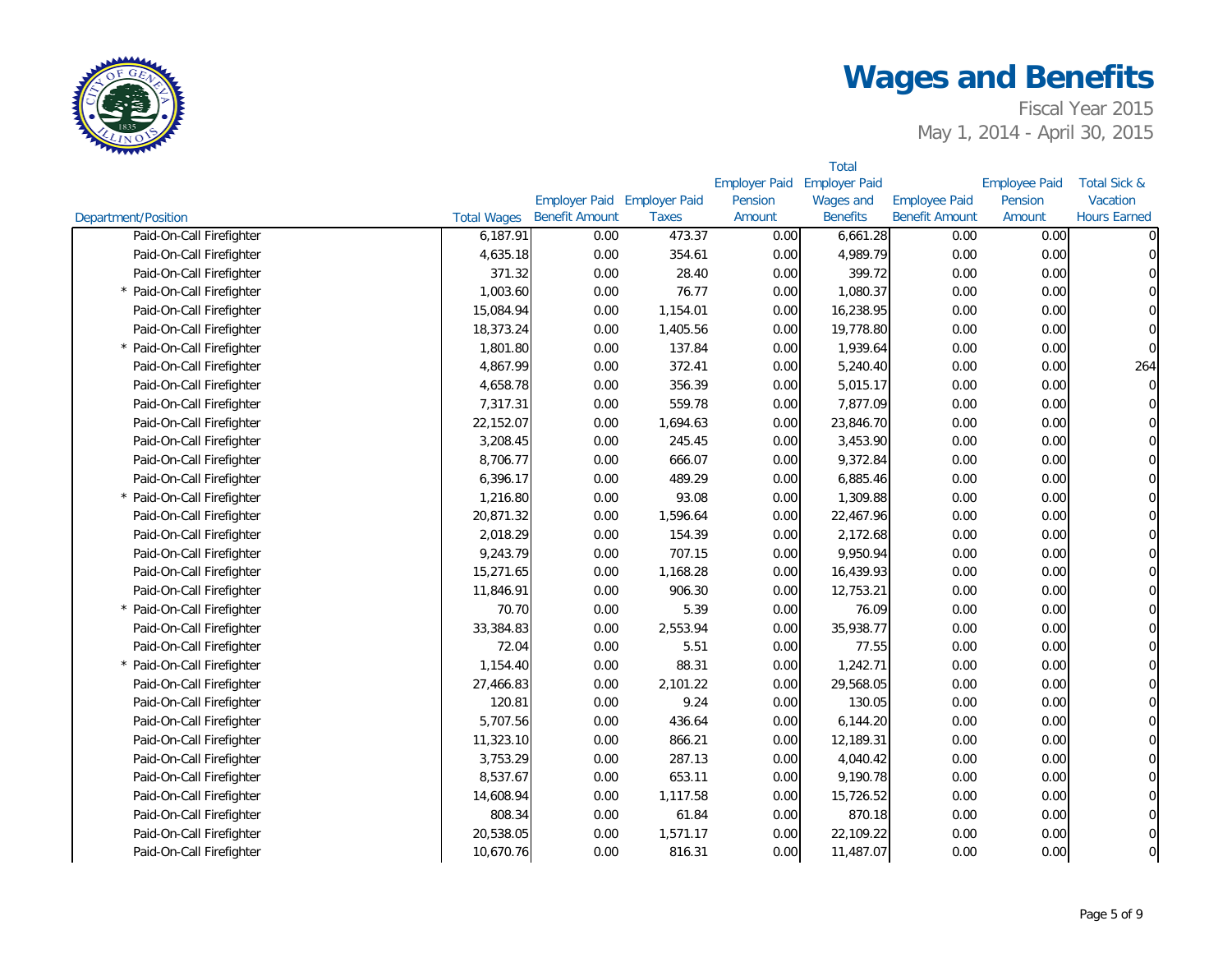

| <b>Employer Paid</b><br><b>Employer Paid</b><br><b>Employee Paid</b><br><b>Total Sick &amp;</b><br>Employer Paid Employer Paid<br><b>Employee Paid</b><br>Pension<br><b>Wages and</b><br>Pension<br>Vacation<br><b>Benefit Amount</b><br><b>Hours Earned</b><br><b>Taxes</b><br>Amount<br><b>Benefits</b><br><b>Benefit Amount</b><br>Amount<br><b>Department/Position</b><br><b>Total Wages</b><br>Paid-On-Call Firefighter<br>4,267.58<br>0.00<br>4,594.05<br>0.00<br>0.00<br>326.47<br>0.00<br>0.00<br>0.00<br>0.00<br>Paid-On-Call Firefighter<br>11,176.43<br>0.00<br>854.98<br>12,031.41<br>Fire/Prevention<br>* Deputy Fire Chief<br>111,441.66<br>8,594.30<br>0.00<br>12,188.49<br>132,224.45<br>1,747.30<br>6,860.53<br>** Fire Marshal<br>8,219.21<br>102,595.54<br>6,618.28<br>1,455.73<br>16,001.02<br>126,670.57<br>685.60<br>Tri-Com<br><b>TriCom Director</b><br>4,933.78<br>109,638.15<br>15,402.54<br>8,128.41<br>13,714.70<br>146,883.80<br>3,275.02<br><b>TriCom Deputy Director</b><br>86,471.23<br>15,602.54<br>6,368.60<br>10,814.76<br>119,257.13<br>3,075.02<br>3,891.18<br>26,351.52<br>0.00<br>2,015.90<br>3,297.83<br>31,665.25<br>0.00<br>1,185.81<br>Administrative Assistant - PT<br>93,089.91<br>** TriCom Training Coordinator<br>66,874.20<br>12,941.60<br>4,906.77<br>8,367.34<br>2,659.86<br>3,009.34<br>* TriCom Training Coordinator<br>21,713.88<br>472.04<br>1,656.38<br>2,740.29<br>26,582.59<br>48.40<br>977.12<br>89,559.13<br>TriCom CAD Administrator<br>68,188.18<br>7,896.50<br>4,949.14<br>8,525.31<br>1,780.36<br>3,068.42<br>TriCom Computer Technician<br>40,964.10<br>0.00<br>3,133.75<br>5,123.26<br>49,221.11<br>1,878.58 |                |
|--------------------------------------------------------------------------------------------------------------------------------------------------------------------------------------------------------------------------------------------------------------------------------------------------------------------------------------------------------------------------------------------------------------------------------------------------------------------------------------------------------------------------------------------------------------------------------------------------------------------------------------------------------------------------------------------------------------------------------------------------------------------------------------------------------------------------------------------------------------------------------------------------------------------------------------------------------------------------------------------------------------------------------------------------------------------------------------------------------------------------------------------------------------------------------------------------------------------------------------------------------------------------------------------------------------------------------------------------------------------------------------------------------------------------------------------------------------------------------------------------------------------------------------------------------------------------------------------------------------------------------------------------------------------------------|----------------|
|                                                                                                                                                                                                                                                                                                                                                                                                                                                                                                                                                                                                                                                                                                                                                                                                                                                                                                                                                                                                                                                                                                                                                                                                                                                                                                                                                                                                                                                                                                                                                                                                                                                                                |                |
|                                                                                                                                                                                                                                                                                                                                                                                                                                                                                                                                                                                                                                                                                                                                                                                                                                                                                                                                                                                                                                                                                                                                                                                                                                                                                                                                                                                                                                                                                                                                                                                                                                                                                |                |
|                                                                                                                                                                                                                                                                                                                                                                                                                                                                                                                                                                                                                                                                                                                                                                                                                                                                                                                                                                                                                                                                                                                                                                                                                                                                                                                                                                                                                                                                                                                                                                                                                                                                                |                |
|                                                                                                                                                                                                                                                                                                                                                                                                                                                                                                                                                                                                                                                                                                                                                                                                                                                                                                                                                                                                                                                                                                                                                                                                                                                                                                                                                                                                                                                                                                                                                                                                                                                                                | $\overline{0}$ |
|                                                                                                                                                                                                                                                                                                                                                                                                                                                                                                                                                                                                                                                                                                                                                                                                                                                                                                                                                                                                                                                                                                                                                                                                                                                                                                                                                                                                                                                                                                                                                                                                                                                                                | $\overline{0}$ |
|                                                                                                                                                                                                                                                                                                                                                                                                                                                                                                                                                                                                                                                                                                                                                                                                                                                                                                                                                                                                                                                                                                                                                                                                                                                                                                                                                                                                                                                                                                                                                                                                                                                                                |                |
|                                                                                                                                                                                                                                                                                                                                                                                                                                                                                                                                                                                                                                                                                                                                                                                                                                                                                                                                                                                                                                                                                                                                                                                                                                                                                                                                                                                                                                                                                                                                                                                                                                                                                | 252            |
|                                                                                                                                                                                                                                                                                                                                                                                                                                                                                                                                                                                                                                                                                                                                                                                                                                                                                                                                                                                                                                                                                                                                                                                                                                                                                                                                                                                                                                                                                                                                                                                                                                                                                | 299            |
|                                                                                                                                                                                                                                                                                                                                                                                                                                                                                                                                                                                                                                                                                                                                                                                                                                                                                                                                                                                                                                                                                                                                                                                                                                                                                                                                                                                                                                                                                                                                                                                                                                                                                |                |
|                                                                                                                                                                                                                                                                                                                                                                                                                                                                                                                                                                                                                                                                                                                                                                                                                                                                                                                                                                                                                                                                                                                                                                                                                                                                                                                                                                                                                                                                                                                                                                                                                                                                                | 280            |
|                                                                                                                                                                                                                                                                                                                                                                                                                                                                                                                                                                                                                                                                                                                                                                                                                                                                                                                                                                                                                                                                                                                                                                                                                                                                                                                                                                                                                                                                                                                                                                                                                                                                                | 264            |
|                                                                                                                                                                                                                                                                                                                                                                                                                                                                                                                                                                                                                                                                                                                                                                                                                                                                                                                                                                                                                                                                                                                                                                                                                                                                                                                                                                                                                                                                                                                                                                                                                                                                                | 24             |
|                                                                                                                                                                                                                                                                                                                                                                                                                                                                                                                                                                                                                                                                                                                                                                                                                                                                                                                                                                                                                                                                                                                                                                                                                                                                                                                                                                                                                                                                                                                                                                                                                                                                                | 216            |
|                                                                                                                                                                                                                                                                                                                                                                                                                                                                                                                                                                                                                                                                                                                                                                                                                                                                                                                                                                                                                                                                                                                                                                                                                                                                                                                                                                                                                                                                                                                                                                                                                                                                                | $\overline{0}$ |
|                                                                                                                                                                                                                                                                                                                                                                                                                                                                                                                                                                                                                                                                                                                                                                                                                                                                                                                                                                                                                                                                                                                                                                                                                                                                                                                                                                                                                                                                                                                                                                                                                                                                                | 216            |
|                                                                                                                                                                                                                                                                                                                                                                                                                                                                                                                                                                                                                                                                                                                                                                                                                                                                                                                                                                                                                                                                                                                                                                                                                                                                                                                                                                                                                                                                                                                                                                                                                                                                                | 24             |
| TriCom Shift Supervisor<br>89,103.31<br>13,214.74<br>6,470.52<br>11,139.29<br>119,927.86<br>2,866.28<br>4,009.68                                                                                                                                                                                                                                                                                                                                                                                                                                                                                                                                                                                                                                                                                                                                                                                                                                                                                                                                                                                                                                                                                                                                                                                                                                                                                                                                                                                                                                                                                                                                                               | 280            |
| 6,059.12<br>111,885.06<br>2,749.56<br>3,695.19<br>TriCom Shift Supervisor<br>82,115.33<br>13,444.54<br>10,266.07                                                                                                                                                                                                                                                                                                                                                                                                                                                                                                                                                                                                                                                                                                                                                                                                                                                                                                                                                                                                                                                                                                                                                                                                                                                                                                                                                                                                                                                                                                                                                               | 232            |
| 71,879.17<br>** TriCom Shift Supervisor<br>54,717.57<br>6,220.48<br>4,106.18<br>6,834.94<br>646.76<br>2,462.31                                                                                                                                                                                                                                                                                                                                                                                                                                                                                                                                                                                                                                                                                                                                                                                                                                                                                                                                                                                                                                                                                                                                                                                                                                                                                                                                                                                                                                                                                                                                                                 | 184            |
| 3,338.21<br>52,422.01<br>1,963.69<br>* Telecommunicator<br>43,636.86<br>0.00<br>5,446.94                                                                                                                                                                                                                                                                                                                                                                                                                                                                                                                                                                                                                                                                                                                                                                                                                                                                                                                                                                                                                                                                                                                                                                                                                                                                                                                                                                                                                                                                                                                                                                                       | $\overline{0}$ |
| 2,185.36<br>1,256.39<br>225.90<br>749.23<br>* Telecommunicator<br>16,649.30<br>2,076.03<br>22,167.08                                                                                                                                                                                                                                                                                                                                                                                                                                                                                                                                                                                                                                                                                                                                                                                                                                                                                                                                                                                                                                                                                                                                                                                                                                                                                                                                                                                                                                                                                                                                                                           | 33             |
| 818.90<br>4,547.29<br>8,159.65<br>78,792.45<br>370.96<br>2,936.99<br>Telecommunicator<br>65,266.61                                                                                                                                                                                                                                                                                                                                                                                                                                                                                                                                                                                                                                                                                                                                                                                                                                                                                                                                                                                                                                                                                                                                                                                                                                                                                                                                                                                                                                                                                                                                                                             | 224            |
| Telecommunicator<br>66,078.88<br>4,692.83<br>8,267.00<br>93,046.11<br>3,015.80<br>2,973.55<br>14,007.40                                                                                                                                                                                                                                                                                                                                                                                                                                                                                                                                                                                                                                                                                                                                                                                                                                                                                                                                                                                                                                                                                                                                                                                                                                                                                                                                                                                                                                                                                                                                                                        | 216            |
| 118.71<br>* Telecommunicator<br>1,551.78<br>571.64<br>190.25<br>2,432.38<br>69.83                                                                                                                                                                                                                                                                                                                                                                                                                                                                                                                                                                                                                                                                                                                                                                                                                                                                                                                                                                                                                                                                                                                                                                                                                                                                                                                                                                                                                                                                                                                                                                                              | 7 <sup>1</sup> |
| * Telecommunicator<br>6,988.44<br>571.64<br>526.20<br>881.95<br>8,968.23<br>110.00<br>314.48                                                                                                                                                                                                                                                                                                                                                                                                                                                                                                                                                                                                                                                                                                                                                                                                                                                                                                                                                                                                                                                                                                                                                                                                                                                                                                                                                                                                                                                                                                                                                                                   | 15             |
| 903.98<br>538.12<br>* Telecommunicator<br>11,957.99<br>1,361.60<br>1,509.11<br>15,732.68<br>141.20                                                                                                                                                                                                                                                                                                                                                                                                                                                                                                                                                                                                                                                                                                                                                                                                                                                                                                                                                                                                                                                                                                                                                                                                                                                                                                                                                                                                                                                                                                                                                                             | 18             |
| 3,275.02<br>Telecommunicator<br>54,401.09<br>15,402.54<br>3,911.15<br>6,801.64<br>80,516.42<br>2,448.08                                                                                                                                                                                                                                                                                                                                                                                                                                                                                                                                                                                                                                                                                                                                                                                                                                                                                                                                                                                                                                                                                                                                                                                                                                                                                                                                                                                                                                                                                                                                                                        | 184            |
| 102,096.76<br>3,207.78<br>Telecommunicator<br>71,283.90<br>16,713.08<br>5,184.38<br>8,915.40<br>3,536.08                                                                                                                                                                                                                                                                                                                                                                                                                                                                                                                                                                                                                                                                                                                                                                                                                                                                                                                                                                                                                                                                                                                                                                                                                                                                                                                                                                                                                                                                                                                                                                       | 288            |
| 76,597.09<br>5,529.40<br>5,792.06<br>9,597.53<br>97,516.08<br>846.80<br>* Telecommunicator<br>3,446.87                                                                                                                                                                                                                                                                                                                                                                                                                                                                                                                                                                                                                                                                                                                                                                                                                                                                                                                                                                                                                                                                                                                                                                                                                                                                                                                                                                                                                                                                                                                                                                         | 262            |
| 76,038.35<br>3,725.92<br>2,197.48<br>Telecommunicator<br>48,832.14<br>17,666.34<br>3,436.03<br>6,103.84                                                                                                                                                                                                                                                                                                                                                                                                                                                                                                                                                                                                                                                                                                                                                                                                                                                                                                                                                                                                                                                                                                                                                                                                                                                                                                                                                                                                                                                                                                                                                                        | 176            |
| 70,354.46<br>14,233.64<br>5,046.23<br>8,795.22<br>98,429.55<br>2,777.39<br>3,165.97<br>Telecommunicator                                                                                                                                                                                                                                                                                                                                                                                                                                                                                                                                                                                                                                                                                                                                                                                                                                                                                                                                                                                                                                                                                                                                                                                                                                                                                                                                                                                                                                                                                                                                                                        | 256            |
| Telecommunicator<br>92,185.19<br>6,618.28<br>6,880.72<br>11,525.28<br>117,209.47<br>685.60<br>4,148.32                                                                                                                                                                                                                                                                                                                                                                                                                                                                                                                                                                                                                                                                                                                                                                                                                                                                                                                                                                                                                                                                                                                                                                                                                                                                                                                                                                                                                                                                                                                                                                         | 216            |
| 1,597.54<br>745.41<br>* Telecommunicator<br>9,913.23<br>1,251.06<br>13,507.24<br>169.44<br>446.11                                                                                                                                                                                                                                                                                                                                                                                                                                                                                                                                                                                                                                                                                                                                                                                                                                                                                                                                                                                                                                                                                                                                                                                                                                                                                                                                                                                                                                                                                                                                                                              | 15             |
| Telecommunicator<br>70,600.83<br>13,180.84<br>5,084.91<br>8,827.26<br>97,693.84<br>2,604.52<br>3,177.02                                                                                                                                                                                                                                                                                                                                                                                                                                                                                                                                                                                                                                                                                                                                                                                                                                                                                                                                                                                                                                                                                                                                                                                                                                                                                                                                                                                                                                                                                                                                                                        | 296            |
| 89,017.75<br>685.60<br>Telecommunicator<br>68,658.37<br>6,618.80<br>5,154.35<br>8,586.23<br>3,089.59                                                                                                                                                                                                                                                                                                                                                                                                                                                                                                                                                                                                                                                                                                                                                                                                                                                                                                                                                                                                                                                                                                                                                                                                                                                                                                                                                                                                                                                                                                                                                                           | 216            |
| 646.76<br>52,257.41<br>6,269.22<br>3,941.43<br>6,531.71<br>68,999.77<br>2,351.60<br>Telecommunicator                                                                                                                                                                                                                                                                                                                                                                                                                                                                                                                                                                                                                                                                                                                                                                                                                                                                                                                                                                                                                                                                                                                                                                                                                                                                                                                                                                                                                                                                                                                                                                           | 184            |
| Public Works                                                                                                                                                                                                                                                                                                                                                                                                                                                                                                                                                                                                                                                                                                                                                                                                                                                                                                                                                                                                                                                                                                                                                                                                                                                                                                                                                                                                                                                                                                                                                                                                                                                                   |                |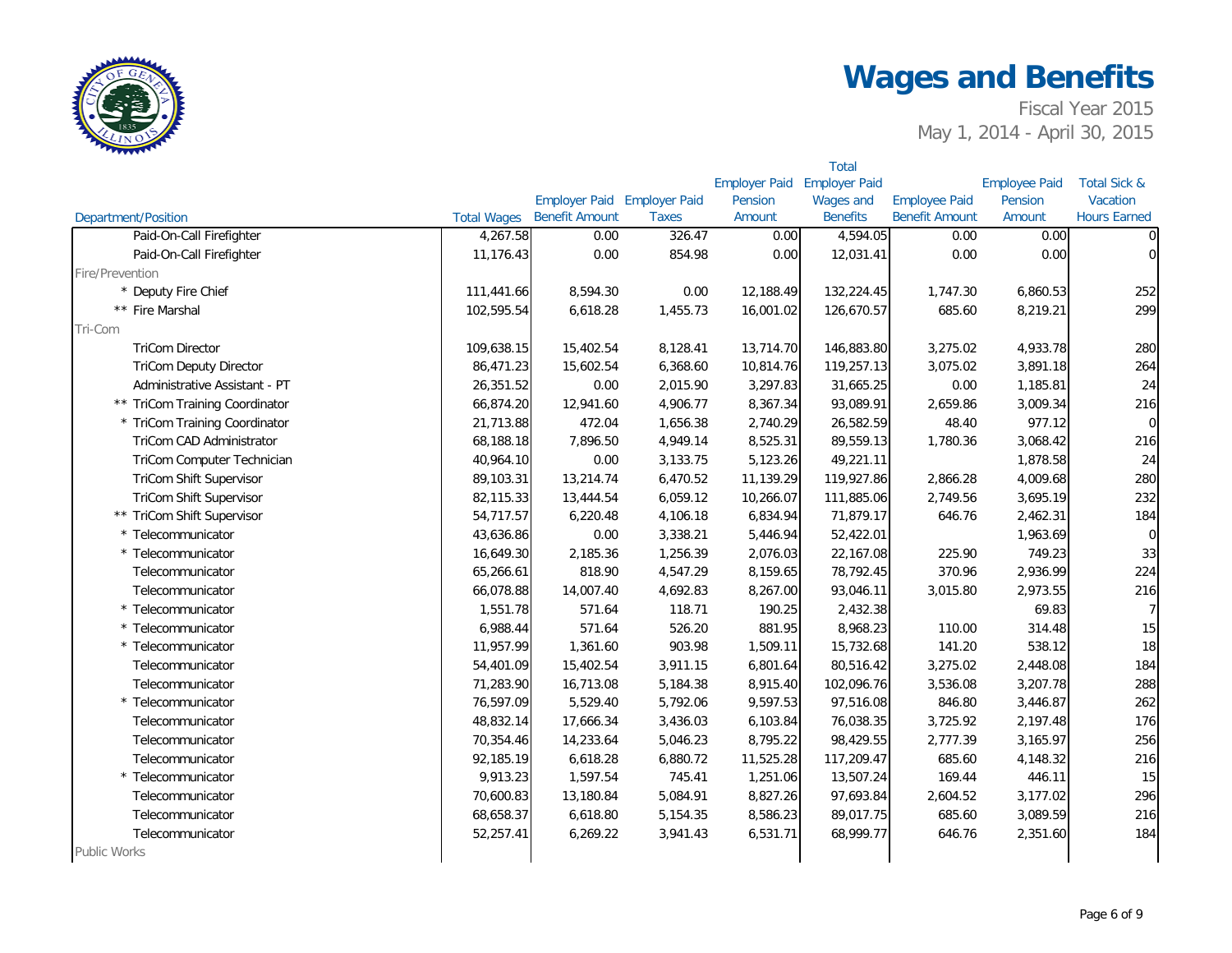

|                                              |                    |                             |              |                      | <b>Total</b>         |                       |                      |                         |
|----------------------------------------------|--------------------|-----------------------------|--------------|----------------------|----------------------|-----------------------|----------------------|-------------------------|
|                                              |                    |                             |              | <b>Employer Paid</b> | <b>Employer Paid</b> |                       | <b>Employee Paid</b> | <b>Total Sick &amp;</b> |
|                                              |                    | Employer Paid Employer Paid |              | Pension              | <b>Wages and</b>     | <b>Employee Paid</b>  | Pension              | Vacation                |
| Department/Position                          | <b>Total Wages</b> | <b>Benefit Amount</b>       | <b>Taxes</b> | Amount               | <b>Benefits</b>      | <b>Benefit Amount</b> | Amount               | <b>Hours Earned</b>     |
| * Director of Public Works                   | 43,254.86          | 1,844.56                    | 3,248.31     | 5,157.07             | 53,504.80            | 382.77                | 1,838.90             | 26                      |
| * Director of Public Works                   | 64,691.75          | 486.50                      | 4,928.87     | 8,035.60             | 78,142.72            | 220.36                | 2,911.16             | 99                      |
| <b>Public Works/Streets</b>                  |                    |                             |              |                      |                      |                       |                      |                         |
| Superintendent of Streets and Fleets         | 99,528.52          | 17,666.34                   | 7,326.24     | 12,450.10            | 136,971.20           | 3,725.92              | 4,478.74             | 240                     |
| Administrative Assistant                     | 54,730.80          | 15,026.30                   | 3,920.56     | 6,846.25             | 80,523.91            | 2,815.80              | 2,462.78             | 280                     |
| Street Maintenance Supervisor                | 87,015.44          | 14,826.30                   | 6,227.84     | 10,880.99            | 118,950.57           | 3,015.80              | 3,915.74             | 296                     |
| Street Maintenance Worker Lead               | 81,558.59          | 14,826.30                   | 6,010.28     | 10,189.47            | 112,584.64           | 3,015.80              | 3,670.15             | 256                     |
| Street Maintenance Worker Lead               | 83,021.50          | 14,826.30                   | 6,049.77     | 10,366.50            | 114,264.07           | 3,015.80              | 3,736.00             | 296                     |
| Street Maintenance Worker Lead               | 77,007.35          | 17,666.34                   | 5,514.47     | 9,618.60             | 109,806.76           | 3,725.92              | 3,465.32             | 256                     |
| Street Maintenance Worker Lead               | 80,033.90          | 12,941.60                   | 5,922.12     | 9,998.38             | 108,896.00           | 2,659.86              | 3,601.47             | 280                     |
| Street Maintenance Worker                    | 50,591.02          | 6,497.28                    | 3,812.01     | 6,318.45             | 67,218.76            | 672.10                | 2,276.65             | 192                     |
| Street Maintenance Worker                    | 58,684.46          | 17,666.34                   | 4,204.78     | 7,336.71             | 87,892.29            | 3,725.92              | 2,640.82             | 240                     |
| Street Maintenance Worker                    | 65,488.84          | 17,666.34                   | 4,646.69     | 6,205.29             | 94,007.16            | 3,725.92              | 2,235.20             | 176                     |
| Street Maintenance Worker                    | 62,890.64          | 6,618.28                    | 4,758.69     | 5,829.57             | 80,097.18            | 685.60                | 2,098.85             | 176                     |
| Street Maintenance Worker                    | 63,362.78          | 14,826.30                   | 4,610.22     | 7,913.12             | 90,712.42            | 3,015.80              | 2,851.29             | 240                     |
| Street Maintenance Worker                    | 57,842.74          | 17,635.34                   | 4,126.81     | 7,230.61             | 86,835.50            | 3,712.72              | 2,602.96             | 216                     |
| Street Maintenance Worker                    | 60,996.45          | 2,360.20                    | 4,648.06     | 7,618.82             | 75,623.53            | 242.00                | 2,744.91             | 240                     |
| Street Maintenance Worker                    | 68,327.69          | 17,581.02                   | 4,931.90     | 8,537.20             | 99,377.81            | 3,689.20              | 3,074.83             | 256                     |
| * Summer Help                                | 4,356.00           | 0.00                        | 333.24       | 0.00                 | 4,689.24             | 0.00                  |                      | $\overline{0}$          |
| Summer Help                                  | 2,981.00           | 0.00                        | 228.06       | 0.00                 | 3,209.06             | 0.00                  | 0.00                 | $\overline{0}$          |
| * Summer Help                                | 3,168.00           | 0.00                        | 242.35       | 0.00                 | 3,410.35             | 0.00                  | 0.00                 | $\overline{0}$          |
| <b>Public Works/Fleet Services</b>           |                    |                             |              |                      |                      |                       |                      |                         |
| Fleet Maintenance Supervisor                 | 87,158.95          | 6,675.88                    | 6,627.23     | 10,901.77            | 111,363.83           | 628.00                | 3,922.18             | 296                     |
| Fleet Maintenance Technician                 | 73,723.01          | 6,269.22                    | 5,599.79     | 9,222.16             | 94,814.18            | 646.76                | 3,317.60             | 296                     |
| Fleet Maintenance Technician                 | 76,331.70          | 15,402.54                   | 5,591.57     | 9,547.32             | 106,873.13           | 3,275.02              | 3,434.88             | 280                     |
| Public Works/Engineering                     |                    |                             |              |                      |                      |                       |                      |                         |
| City Engineer/Asst. Director of Public Works | 100,211.96         | 448.04                      | 7,668.99     | 12,537.99            | 120,866.98           | 0.00                  | 4,509.51             | 192                     |
| Civil Engineer                               | 91,861.36          | 16,627.76                   | 6,642.33     | 11,491.09            | 126,622.54           | 3,499.36              | 4,133.83             | 256                     |
| Engineering Technician                       | 86,723.33          | 14,033.64                   | 6,407.69     | 10,832.34            | 117,997.00           | 2,866.28              | 3,902.56             | 296                     |
| <b>GIS Technician</b>                        | 64,620.64          | 15,602.54                   | 4,507.10     | 8,083.37             | 92,813.65            | 3,075.02              | 2,907.96             | 216                     |
| <b>GIS Technician</b>                        | 70,543.28          | 6,618.28                    | 5,350.78     | 8,814.82             | 91,327.16            | 685.60                | 3,174.38             | 296                     |
| * Engineering Intern                         | 3,475.00           | 0.00                        | 265.84       | 0.00                 | 3,740.84             | 0.00                  | 0.00                 | $\overline{0}$          |
| * Engineering Intern                         | 4,675.00           | 0.00                        | 357.64       | 0.00                 | 5,032.64             | 0.00                  | 0.00                 | $\overline{0}$          |
| Public Works/Electric                        |                    |                             |              |                      |                      |                       |                      |                         |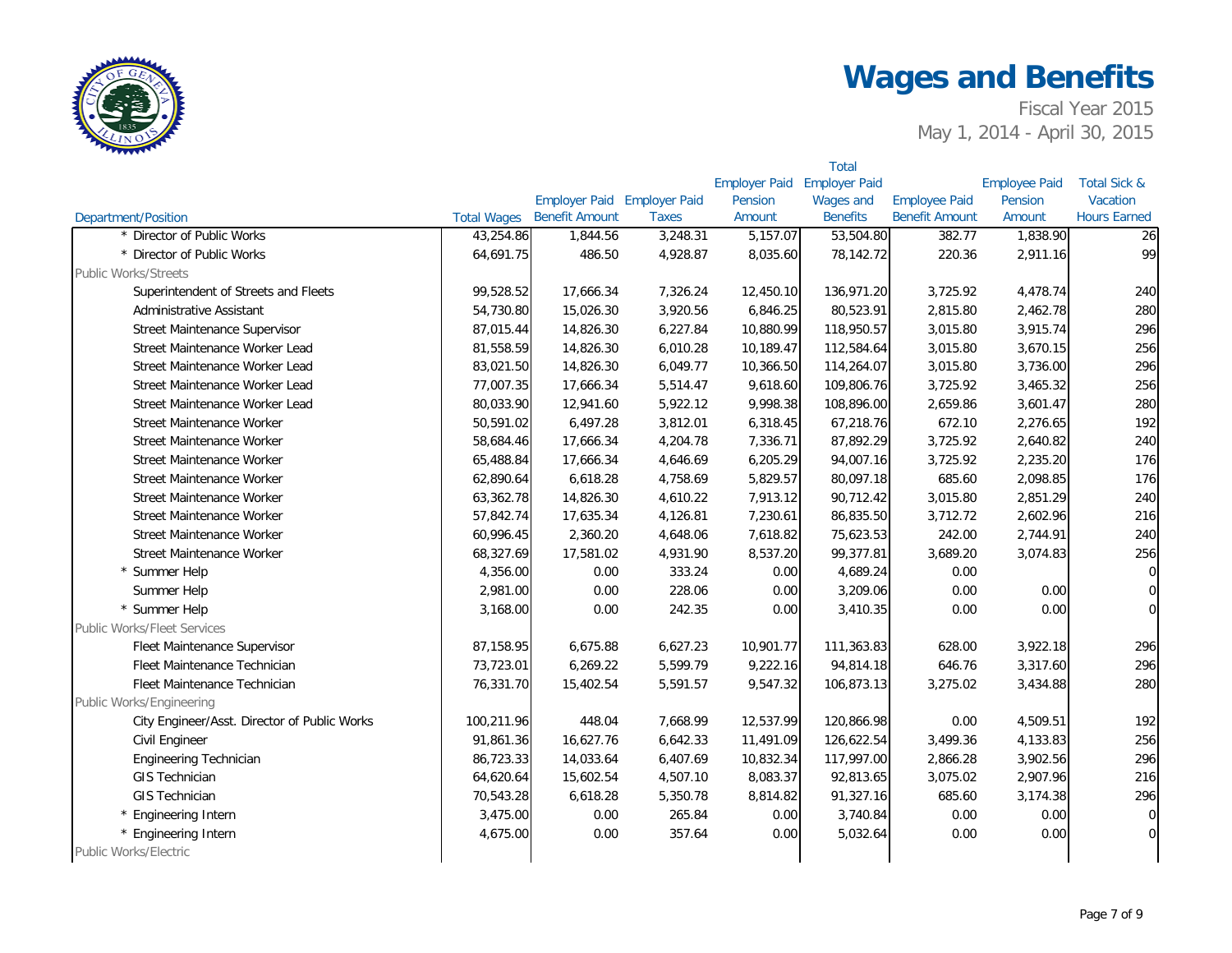

|                                                       |                    |                             |              |                      | <b>Total</b>         |                       |                      |                         |
|-------------------------------------------------------|--------------------|-----------------------------|--------------|----------------------|----------------------|-----------------------|----------------------|-------------------------|
|                                                       |                    |                             |              | <b>Employer Paid</b> | <b>Employer Paid</b> |                       | <b>Employee Paid</b> | <b>Total Sick &amp;</b> |
|                                                       |                    | Employer Paid Employer Paid |              | Pension              | <b>Wages and</b>     | <b>Employee Paid</b>  | Pension              | Vacation                |
| <b>Department/Position</b>                            | <b>Total Wages</b> | <b>Benefit Amount</b>       | <b>Taxes</b> | Amount               | <b>Benefits</b>      | <b>Benefit Amount</b> | Amount               | <b>Hours Earned</b>     |
| * Superintendent of Electrical Services               | 26,308.38          | 1,830.45                    | 1,959.67     | 3,320.12             | 33,418.62            | 371.97                | 1,183.89             | 15                      |
| ** Superintendent of Electrical Services              | 113,683.02         | 15,602.54                   | 8,471.87     | 14,218.73            | 151,976.16           | 3,075.02              | 5,115.67             | 296                     |
| * Manager Electric Operations                         | 25,542.30          | 5,940.08                    | 1,855.56     | 3,131.52             | 36,469.46            | 1,253.44              | 1,149.40             | 30                      |
| Manager of Distribution, Construction and Maintenance | 99,990.36          | 7,046.74                    | 7,527.48     | 12,507.91            | 127,072.49           | 998.96                | 4,499.50             | 280                     |
| Administrative Assistant                              | 61,360.46          | 15,026.30                   | 4,470.69     | 7,676.82             | 88,534.27            | 2,815.80              | 2,761.23             | 256                     |
| Electric Field Serviceman                             | 102,982.09         | 16,713.08                   | 7,622.43     | 12,861.97            | 140,179.57           | 3,404.00              | 4,634.22             | 296                     |
| Electric Foreman                                      | 124,576.32         | 16,713.08                   | 9,090.52     | 15,584.27            | 165,964.19           | 3,536.08              | 5,605.95             | 296                     |
| Electric Foreman                                      | 113,042.34         | 13,806.00                   | 8,448.31     | 14,130.31            | 149,426.96           | 2,567.82              | 5,086.93             | 296                     |
| Electric Lineman                                      | 117,062.09         | 14,033.64                   | 8,731.29     | 14,645.32            | 154,472.34           | 2,866.28              | 5,267.78             | 288                     |
| Electric Lineman                                      | 105,299.55         | 17,866.34                   | 7,789.58     | 13,181.05            | 144,136.52           | 3,525.92              | 4,738.46             | 280                     |
| Electric Lineman                                      | 105,390.10         | 14,826.30                   | 7,841.52     | 13,184.12            | 141,242.04           | 3,015.80              | 4,742.53             | 280                     |
| Electric Lineman                                      | 112,208.92         | 14,826.30                   | 8,345.11     | 14,037.59            | 149,417.92           | 3,015.80              | 5,049.40             | 224                     |
| Electric Lineman                                      | 115,521.42         | 17,866.34                   | 8,370.53     | 14,452.96            | 156,211.25           | 3,525.92              | 5,198.46             | 264                     |
| Electric Lineman                                      | 112,457.78         | 17,866.34                   | 8,147.30     | 14,069.15            | 152,540.57           | 3,525.92              | 5,060.57             | 216                     |
| Purchasing and Inventory Coordinator                  | 69,774.87          | 15,026.30                   | 5,007.90     | 8,728.22             | 98,537.29            | 2,815.80              | 3,139.80             | 264                     |
| Public Works/Water/Wastewater                         |                    |                             |              |                      |                      |                       |                      |                         |
| Superintendent of Water/Wastewater                    | 94,536.85          | 17,666.34                   | 6,805.03     | 11,825.48            | 130,833.70           | 3,725.92              | 4,254.15             | 256                     |
| Supervisor Water Supply and Treatment                 | 118,980.68         | 17,666.34                   | 8,816.84     | 14,884.05            | 160,347.91           | 3,725.92              | 5,354.13             | 296                     |
| Supervisor System Maintenance and Customer Service    | 91,684.74          | 17,666.34                   | 6,669.41     | 11,462.69            | 127,483.18           | 3,725.92              | 4,125.78             | 264                     |
| Wastewater Treatment Supervisor                       | 96,382.53          | 6,618.28                    | 7,327.12     | 12,054.46            | 122,382.39           | 685.60                | 4,337.19             | 256                     |
| Administrative Assistant                              | 57,648.81          | 8,122.90                    | 4,294.48     | 7,211.34             | 77,277.53            | 1,533.74              | 2,594.14             | 256                     |
| Water Treatment Operator                              | 90,523.05          | 6,618.28                    | 6,875.11     | 11,320.17            | 115,336.61           | 685.60                | 4,073.53             | 248                     |
| Water Treatment Operator                              | 79,811.94          | 16,713.08                   | 5,836.31     | 9,978.22             | 112,339.55           | 3,536.08              | 3,591.57             | 216                     |
| Lead Wastewater Treatment Plant Operator              | 65,912.26          | 5,789.22                    | 4,990.57     | 8,244.55             | 84,936.60            | 593.40                | 2,966.05             | 184                     |
| Wastewater Treatment Operator                         | 70,667.97          | 17,866.34                   | 5,126.47     | 8,839.74             | 102,500.52           | 3,525.92              | 3,180.03             | 240                     |
| Wastewater Treatment Operator                         | 58,477.69          | 10,688.73                   | 4,354.27     | 7,309.58             | 80,830.27            | 1,561.32              | 2,631.47             | 216                     |
| * Wastewater Treatment Operator                       | 67,592.90          | 14,268.32                   | 4,958.03     | 8,451.44             | 95,270.69            | 2,784.66              | 3,041.71             | 209                     |
| Lead Water/Sewer Maintenance Worker                   | 76,925.01          | 15,402.54                   | 5,635.25     | 9,615.11             | 107,577.91           | 3,275.02              | 3,461.61             | 216                     |
| * Lead Water/Sewer Maintenance Worker                 | 53,879.11          | 2,602.20                    | 4,105.00     | 6,799.55             | 67,385.86            | 268.90                | 2,424.52             | 296                     |
| Water/Sewer Maintenance Worker                        | 2,994.73           | 1,485.02                    | 205.13       | 367.15               | 5,052.03             | 313.36                | 134.76               | 11                      |
| Water/Sewer Maintenance Worker                        | 55,909.49          | 17,666.34                   | 3,977.45     | 6,998.07             | 84,551.35            | 3,725.92              | 2,515.94             | 176                     |
| Water/Sewer Maintenance Worker                        | 56,852.60          | 5,789.22                    | 4,297.04     | 7,107.17             | 74,046.03            | 593.40                | 2,558.39             | 184                     |
| * Water/Sewer Maintenance Worker                      | 63,192.77          | 13,953.79                   | 4,610.03     | 7,911.67             | 89,668.26            | 2,942.52              | 2,843.68             | 256                     |
| * Water/Sewer Maintenance Worker                      | 23,672.36          | 2,939.16                    | 1,787.91     | 2,924.02             | 31,323.45            | 301.20                | 1,065.25             | 44                      |
|                                                       |                    |                             |              |                      |                      |                       |                      |                         |